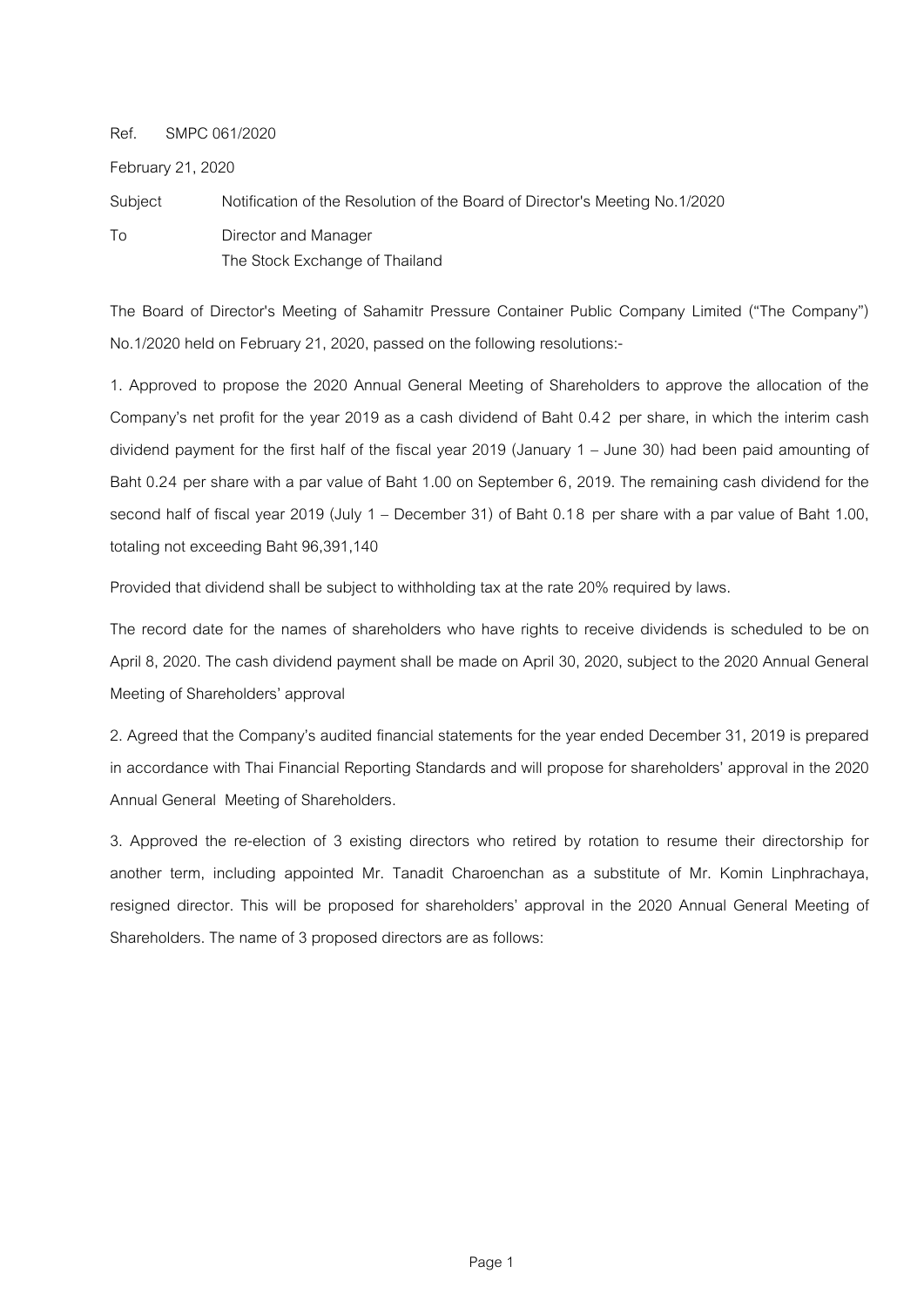| Name                       | Type of Director                     | Years as   | Meeting       | <b>Status</b>  |
|----------------------------|--------------------------------------|------------|---------------|----------------|
|                            |                                      | a director | Attendance in |                |
|                            |                                      |            | 2019          |                |
| 1. Mrs. Patama Laowong     | Director                             | 20 years   | 100%          | Re-elect to    |
|                            | (Authorized Director to sign for and |            |               | resume the     |
|                            | bind the company)                    |            |               | position       |
| 2. Mrs. Werawan Boonkwan   | Independent Director and Audit       | 6 years    | 100%          | Re-elect to    |
|                            | Committee                            |            |               | resume the     |
|                            |                                      |            |               | position       |
| 3. Mr. Tanadit Charoenchan | Independent Director                 | 8 months   | 100%          | Appoint as a   |
|                            | and Chairman of Audit Committee      |            |               | replacement of |
|                            |                                      |            |               | resigned       |
|                            |                                      |            |               | director       |

Therefore, the name of 9 directors as shown below;

| 1. Mr. Vinai Vittavasgarnvej              | Chairman and Independent Director |
|-------------------------------------------|-----------------------------------|
| 2. Mrs. Ubol Ekahitanond                  | Deputy Chairman                   |
| 3. Mr. Surasak Urpsirisuk                 | Director                          |
| 4 Mrs. Patama Laowong                     | Director                          |
| 5. Mrs. Supha Phromsaka Na Sakolnakorn    | Director                          |
| 6 Mr. Taidee Visavaveja                   | Director                          |
| 7. Mr. Tanadit Charoenchan                | Independent Director              |
| 8. Mrs. Werawan Boonkwan                  | Independent Director              |
| 9. Associate Professor Dr. Jade Donavanik | Independent Director              |

4. Approved to propose the 2020 Annual General Meeting of Shareholders to approve the Director

remuneration of year 2020 for 9 persons with the total amount of not exceeding Baht 6 Million per annum which is the same rate as prior year (same rate since 2017). The details of remunerations are as follow;

| Position                  | Remuneration        | <b>Meeting Allowance</b> |
|---------------------------|---------------------|--------------------------|
|                           | (Baht/person/month) | (Baht/Person/time)       |
| 1. The Board of Directors |                     |                          |
| Chairman                  | 60,000              | 10,000                   |
| <b>Directors</b>          | 10,000              | 10,000                   |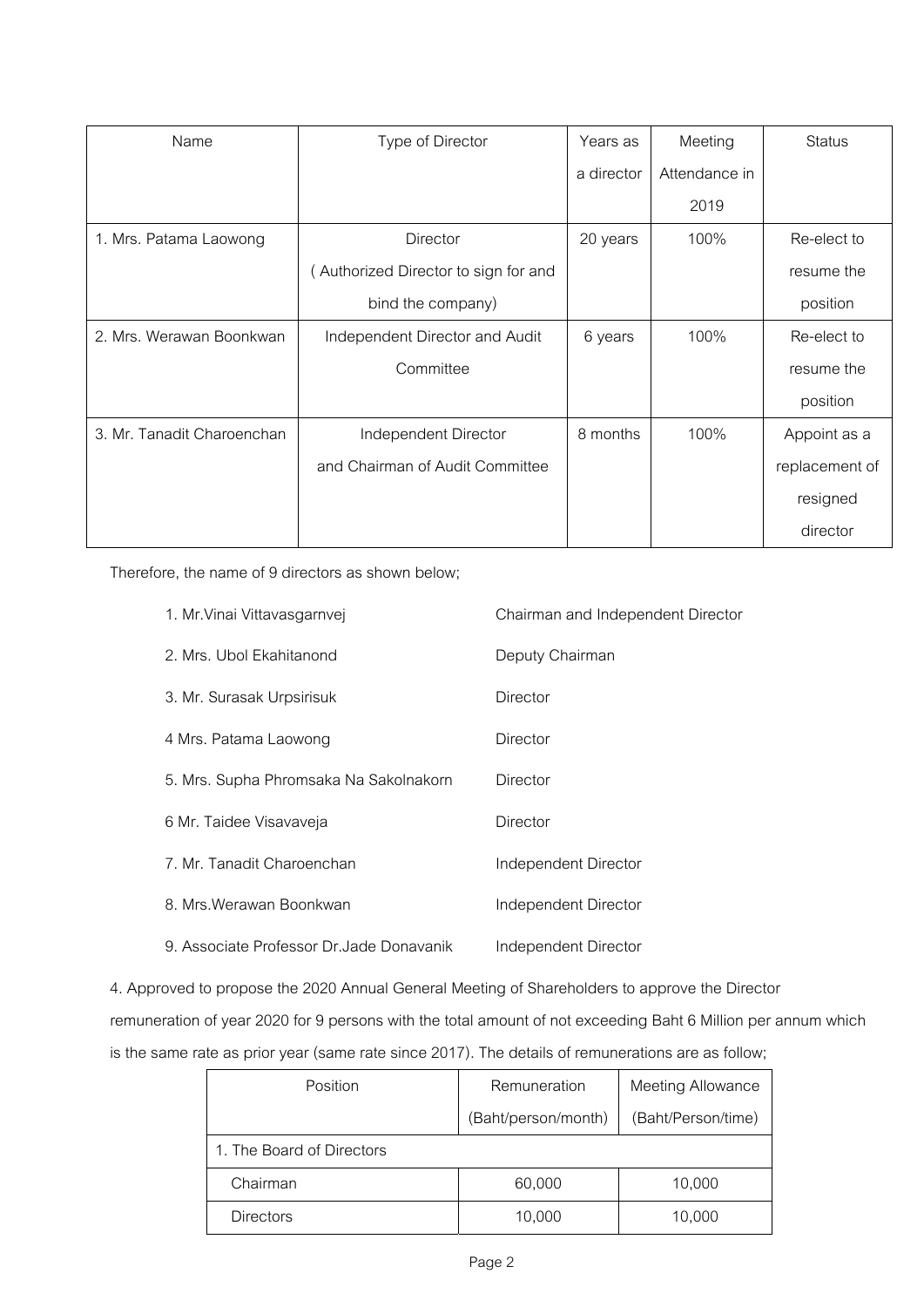| Position                          | Remuneration        | Meeting Allowance  |  |  |  |
|-----------------------------------|---------------------|--------------------|--|--|--|
|                                   | (Baht/person/month) | (Baht/Person/time) |  |  |  |
| 2. The Executive Board            |                     |                    |  |  |  |
| Chairman                          | 50,000              |                    |  |  |  |
| <b>Directors</b>                  | 30,000              |                    |  |  |  |
| 3. Audit Committee                |                     |                    |  |  |  |
| Chairman                          | 20,000              | 10,000             |  |  |  |
| <b>Directors</b>                  | 15,000              | 10,000             |  |  |  |
| 4. Nomination Committee           |                     |                    |  |  |  |
| Chairman/Directors                |                     | 10,000             |  |  |  |
| 5. Remuneration Committee         |                     |                    |  |  |  |
| Chairman/Directors                |                     | 10,000             |  |  |  |
| 6. Corporate Government Committee |                     |                    |  |  |  |
| Chairman/Directors                |                     | 10,000             |  |  |  |
| 7. Risk Management Committee      |                     |                    |  |  |  |
| Chairman/Directors                |                     | 10,000             |  |  |  |

If there are more than 1 committees' meeting (excluding Audit Committees' Meeting) in the same day, the committees will receive meeting allowance up to 1 time. For committee member who is management or member of Executive Board will not receive meeting allowance.

In addition to monthly remuneration and meeting allowance, directors are secured by Directors and Officers Liability Insurance

5. Approved to propose the 2020 Annual General Meeting of Shareholders to appoint Mr. Teerasak Chuasrisakul Auditor license No.6624 or Mr. Narin Churamongkol Auditor license No 8593 or Miss Amornjid Baolorpet Auditor license No 10853 or Miss Saranya Akharamahaphanit Auditor license No 9919 of Grant Thornton Limited as the auditor of the Company for the year 2020 with the annual remuneration of Baht 1,290,000 which increased from prior year (2019) by Baht 48,000 or 3.86%.

6. Approved to convene the 2020 Annual General Meeting of Shareholders on March 31, 2020 at 14.00 hours, at Infinity Room floor 7th AETAS lumpini Hotel 1030/4 Rama 4 Road, Thungmahamek, Satorn, Bangkok 10120 to consider the following agenda:

- 1. Issues to be informed from Chairman
- 2. To certify the minutes of 2019 Annual General Meeting of Shareholders, held on March 29, 2019
- 3. The Board of Directors report on the Company's performance of 2019
- 4. To approve the Company's Audited Financial Statement for the year ended December 31, 2019
- 5. To consider and approve the Dividend Payment from the net profit of 2019
- 6. To elect directors to replace the existing directors who retired by rotation